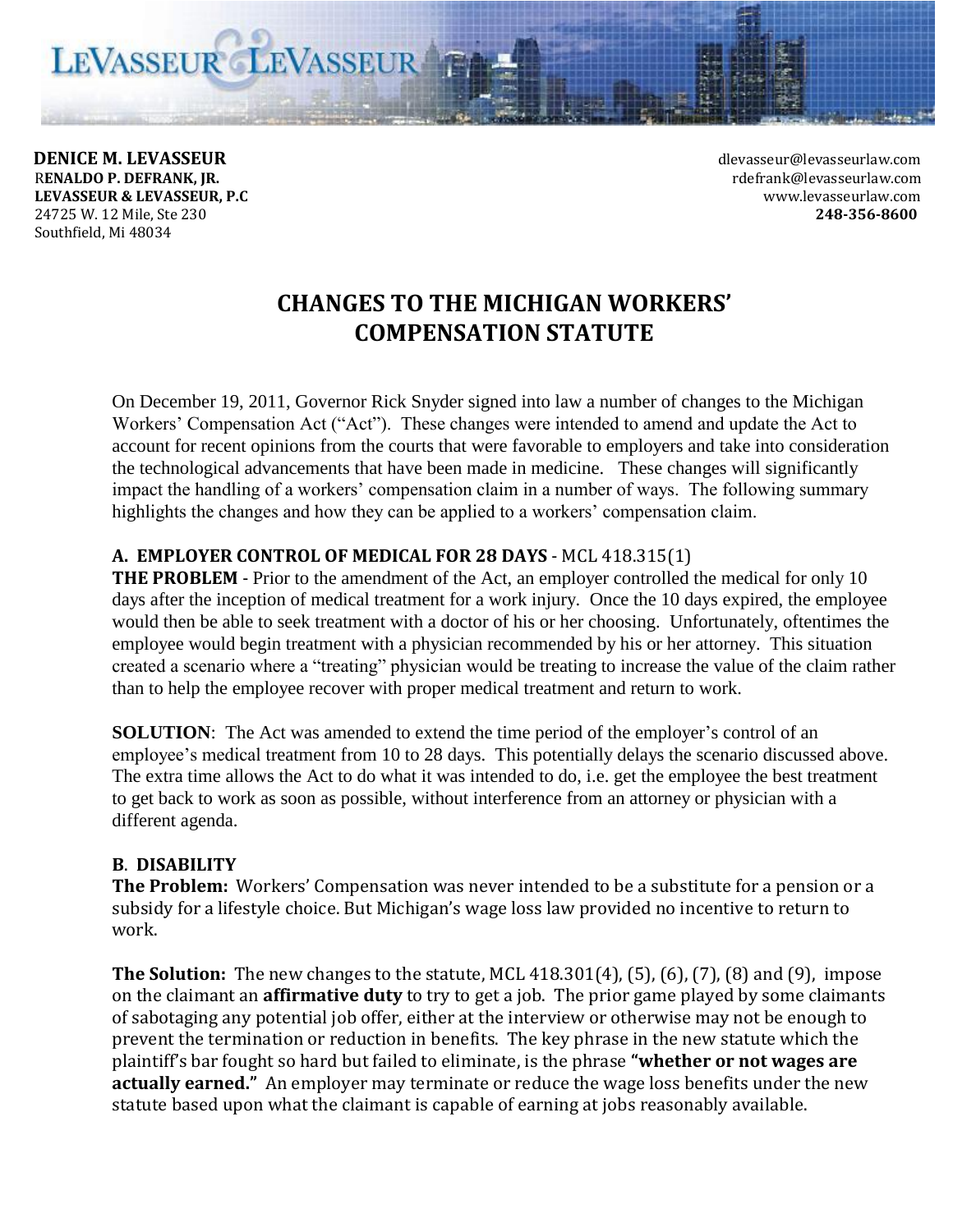This is particularly important with respect to partial disability cases. The majority of claimants can meet the definition of disability, if that definition is tied to the highest wage they made. This is because with our economy now, no one is making the same kind of money they used to. Moreover, anyone at a new job is not going to be seeing the higher wage which traditionally comes with years of service unrelated to the job performed.

The plaintiff's bar fought hard to claim that reductions could not be made, even though the claimant was able to do a job that paid less than the injury job but chose not to. The new statute makes it clear that if the claimant can do a job, even if it pays less than the injury job, and the job is **reasonably available**, then the employer may reduce the wage loss benefits.

The key to the outcome in any particular case will be whether the claimant can establish that he or she has made a **"good faith effort"** to procure work. The statute does not define how many hours in the day the claimant must work at procuring a job in order to show a **"good faith effort"**.

The best way for an employer to implement the changes in the Act would be to:

- Obtain an **Independent Medical Examination** or an opinion from a treating physician to  $\bullet$ establish the claimant's capabilities, usually in the form of restrictions;
- Obtain a **Vocational Expert** to explore the claimant's qualifications and training in order  $\bullet$ to determine reasonably available jobs within the claimant's restrictions;
- Obtain **surveillance** to determine the credibility of the claimant's restrictions and help  $\bullet$ determine whether or not the claimant is making a good-faith effort to search for employment.

# **PROVISO: POLICE AND FIRE CARVE OUT**

The police and fire obtained a carve out of the "whether or not actually earned" language, MCL 418.302. The definition of "wage earning capacity" for police and fire is the same as others, "wages the employee earns or is capable of earning at a job reasonably available to that employee" but the phrase "whether or not actually earned" does not apply to them. The significance of this will likely depend upon the facts of any particular case.

# **C. TEMINATION FOR CAUSE**

**The Problem:** Prior to the recent changes in the statute, some claimants were slick enough to realize that getting fired from a post injury job would result in resumption of full workers' compensation benefits. They would engage in bad behavior, get fired, and be rewarded with a full award of benefits. In *Bauman v Bottling Group LLC*, 2008 ACO No 271, a claimant sabotaged his return to work by "improperly touching" the derriere of a business colleague and was fired. However, despite the magistrate finding that the employee engaged in inappropriate behavior that justified his termination from his employment, legally he had to award the employee wage loss benefits.

**The Solution:** The Act now includes language that allows all wage loss benefits to be denied if it is determined that the employee was terminated from reasonable employment for **fault of the employee**. The Act was amended to prevent the type of situations discussed above, where an employee was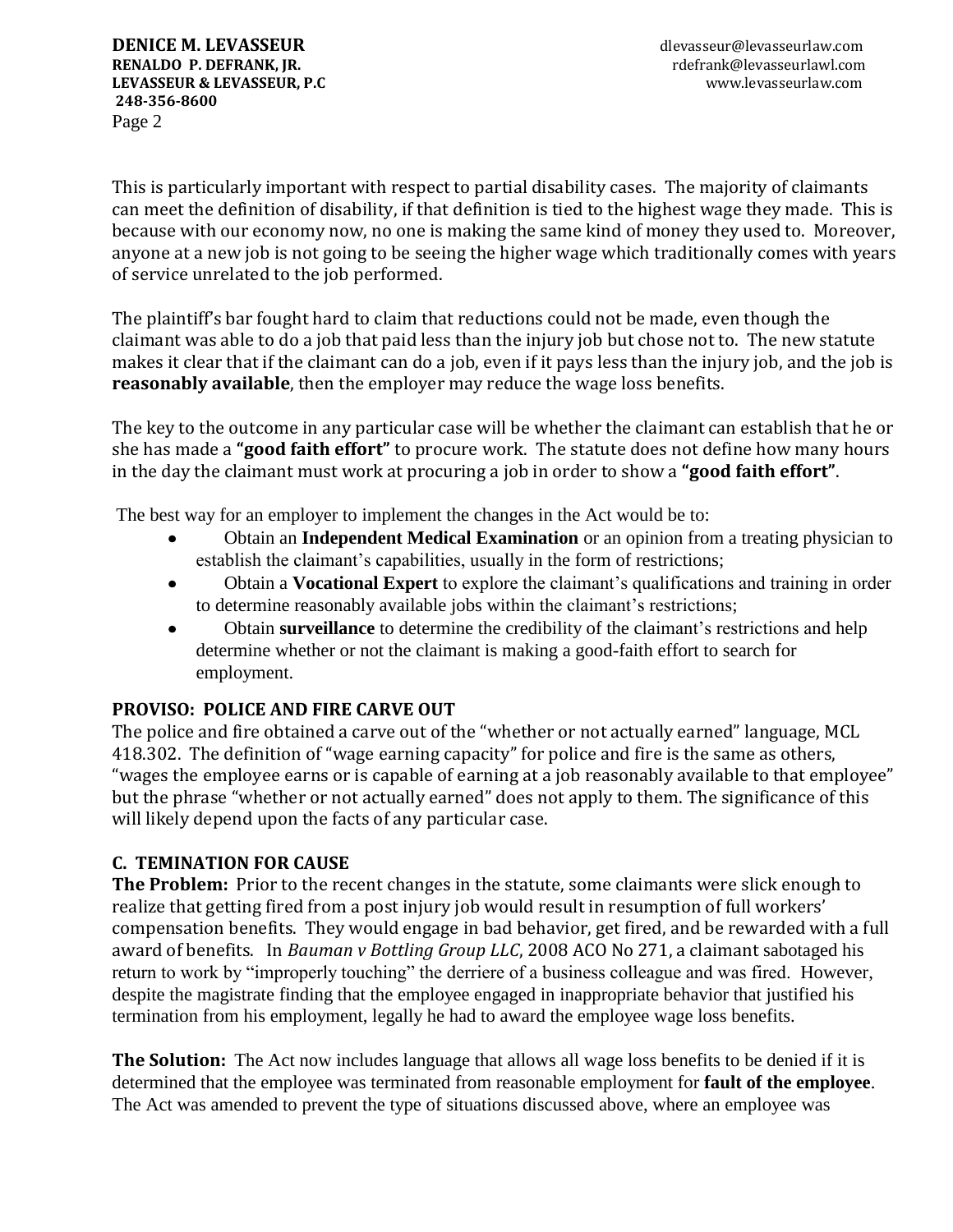afforded too much protection for inappropriate behavior while performing reasonable employment. This is not simply a temporary suspension of wage loss benefits. The claimant loses all wage loss benefits.

# **D. INDEPENDENT CONTRACTORS**

As of January 1, 2013, the determination as to whether a person is an employee or an independent contractor will be based upon the IRS 20 factor test. An internet search for "20 factor test independent contractor" will produce many articles on the 20 factors. In general the issues include such things as the right to control the manner in which the work is performed, provision of tools and materials, realization of profits or loss, work for multiple unrelated companies, and the right to discharge a worker. If a business is required to withhold Federal income tax for an individual, that is prima facie proof that the individual is an employee.

A business may request a determination from the Michigan Administrative Hearing system as to whether individuals performing service are covered employees versus independent contractors. If the business does this, the determination applies not only to a single individual but to all similarly situated individuals.

**WARNING:** State and federal governments have a financial interest in the outcome of such a determination. It is easier to collecting income taxes if an individual is determined to be an employee rather than an independent contractor. Also, this may be the camel's nose under the tent regarding unionization in business models that use independent contractors for services that other businesses use employees to perform.

# **E. PREEXISTING CONDITIONS** - MCL418.301(1)

An employer is not responsible for a preexisting condition. To be compensable under the act, the impact of the injury at work must create a pathology that is medically distinguishable from the preexisting pathology. This amendment is simply codification of case law on the subject.

# **F. DEGENERATIVE ARTHRITIS AND MENTAL DISABILITIES** - MCL418.301(2)

Degenerative arthritis is not compensable unless the employment contributed to, aggravated or accelerated the condition "in a significant manner". This too is codification of current case law.

Mental disabilities - The statute already required that the mental disability arise out of actual events of employment and not unfounded perceptions. The new language added the requirement that the employee's perception of the actual event be **reasonably grounded in reality**.

# **G. SOCIAL SECURITY COORDINATION IS LIMITED** MCL 418.354(1)(a)

**THE PROBLEM:** Some people over age 65 have such low rates of old age social security benefits and are so lacking in other assets that they are compelled to get a job after age 65. When they are then injured at work, under the former statute, coordination of their social security benefit often wipes out the full wage loss benefit leaving this person not only with an inadequate income but now also disabled and unable to supplement that inadequate income. However, leaving an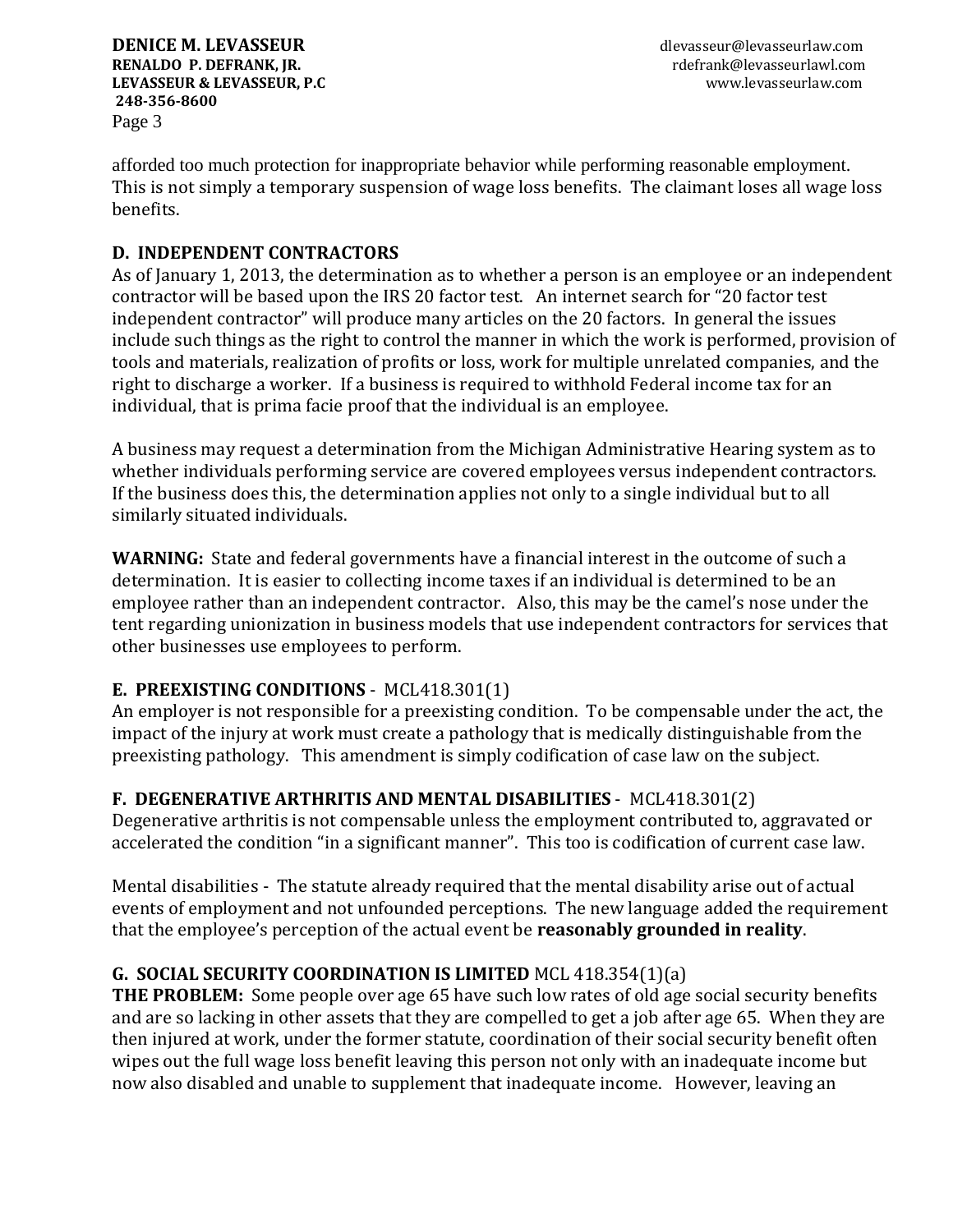**DENICE M. LEVASSEUR** dlevasseurlaw.com **RENALDO P. DEFRANK, JR. RENALDO P. DEFRANK, JR. rdefrank@levasseurlawl.com LEVASSEUR & LEVASSEUR, P.C** www.levasseurlaw.com **248-356-8600** Page 4

employer open to full payment of workers' compensation without coordination could have the side effect of discouraging employers from hiring older workers.

**THE SOLUTION:** The amendment allows coordination of old age social security benefits for these employees but the employee is entitled to at least 50% of the wage loss benefits.

# **H.** *TRAMMEL* **IS OVERRULED!** - MCL 418.361(2)

**THE PROBLEM:** The prior law failed to keep up with medical science. As a result, an employee who missed only 3 months of work for a knee replacement, returned to work and worked until he took his retirement was granted benefits that were **intended for amputation victims**. Amputation victims are entitled to full benefits for a **specific loss** period of time even if they return to work. Also, coordination of pension and social security benefits does not apply to these victims for the specific loss period. For example, an employee who loses a leg in a work related accident is entitled to 215 weeks (over 4 years) of benefits even if he returns to work and is earning wages. If he retires, his pension is not subject to coordination for the 215 weeks.

**THE SOLUTION:** The statute has been amended to require that the effect of any joint replacement or implant be considered in determining whether a "specific loss" of the body part has occurred. As a result, a claimant who has knee replacement surgery as a result of a work related injury is not likely to be found entitled to specific loss benefits.

# **I. 10% INTEREST RATE IS CHANGED** – MCL 418.801(6)

**THE PROBLEM:** No one gets 10% interest on their money these days. Yet the prior workers' compensation statute required payment of 10% per anum on an award of benefits.

**THE SOLUTION:** The statute was amended to tie the interest rate to the same rate as required by on money judgments in civil cases. As of January 1, 2012, the interest rate is 2.083%. The rate changes at 6 month intervals.

# **J. REDEMPTION HEARINGS - MCL 418. 836(2)**

**THE PROBLEM:** When a case is settled, the claimant must appear before a magistrate and a hearing is held on the record to allow the magistrate to determine if the settlement is in the best interests of the claimant. This is a time consuming process. Very few settlements are denied.

**THE SOLUTION:** The amendment allows the parties to stipulate in writing to the findings of facts the magistrate must make and the hearing can be waived.

# **K. VOCATIONAL REHABILITATION** – MCL 418.319(1)

**THE PROBLEM** – Traditional vocational rehabilitation was, many years ago, a valuable benefit to the employee and a valuable tool for the employer in dealing with a recalcitrant claimant. Unfortunately, some plaintiff attorneys have rendered vocational rehabilitation a complete waste of the employer's time and money. Battle lines became drawn, competing experts were enlisted and the hearing and appeal was so protracted that by the time a final order could be entered, the original vocational rehabilitation plan was out of date and useless.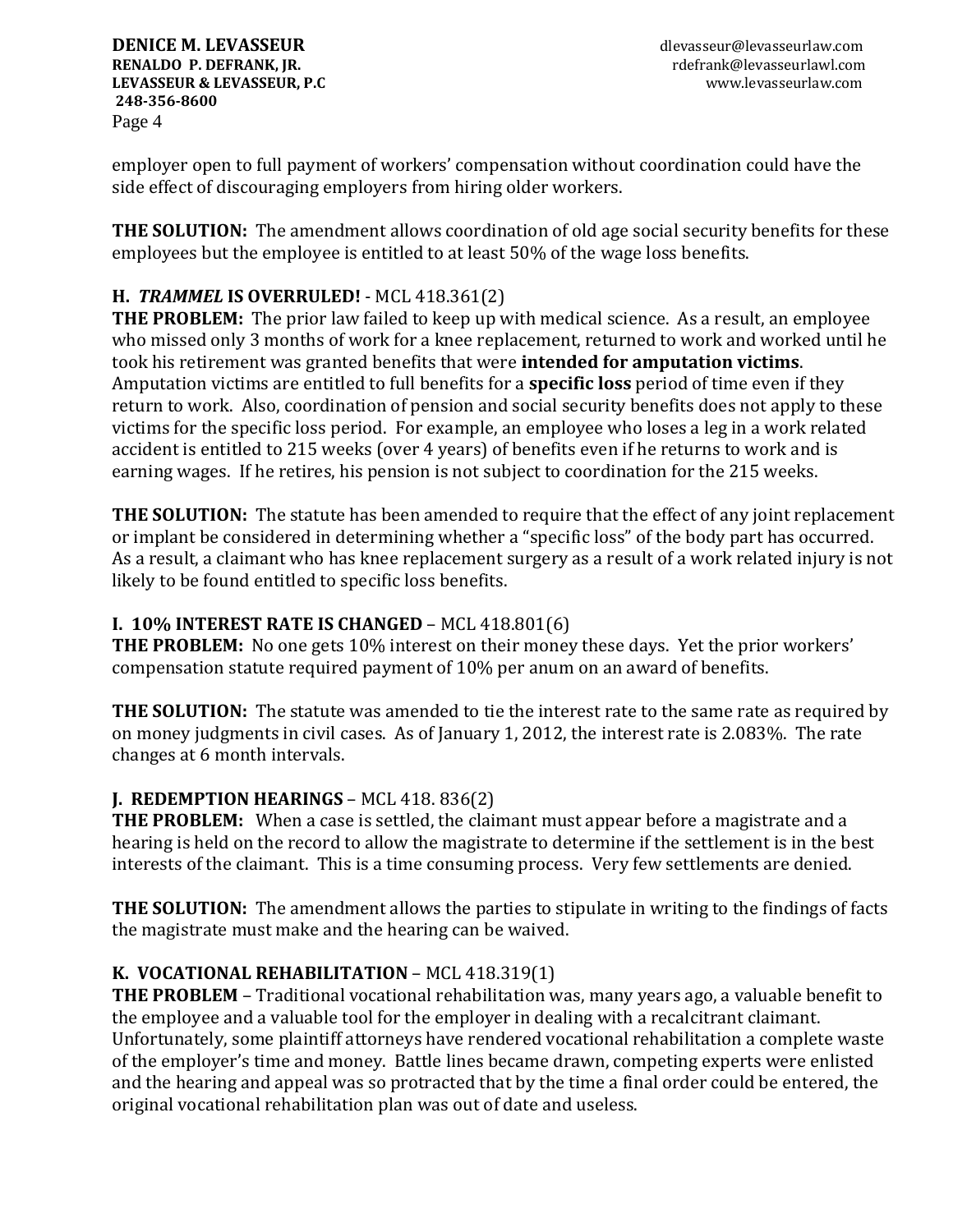**THE SOLUTION(?)** The amendment appears to eliminate one of the steps in the process. Now an order of the director regarding vocational rehabilitation will skip over the magistrate level and will go directly to the appellate level. Whether this stops the gamesmanship by which some plaintiff attorneys sabotaged the rehabilitation process remains to be seen.

# **L. MEDIATION** – MCL 418.223 repealed in Enacting Section 1

The amendment eliminated the mediator position and the process by which claims were assigned to the mediators. This appears to have been based on a cost/benefit analysis. Mediation remains an option if the parties choose it and indeed many claims are mediated by a magistrate who has not been assigned to the trial of the case.

## **M. SUBPOENAS** – MCL 418.853

The attorney of record in a case may now sign a subpoena for witnesses and records.

# **N. MEDICAL ON APPEAL** – 418.862(2)

**THE PROBLEM:** When a magistrate has issued an award of ongoing benefits and the employer appeals, the employer must pay the medical during the appeal. If it does not, its appeal is dismissed. This has provided certain claimant's attorneys with the opportunity to line the pockets of the medical care providers who have "most favored nation" status with them and to absurdly drive up the cost of the claim in order to increase its value for settlement purposes. The employer was helpless to prevent this because failure to pay would result in dismissal of its appeal. When the award was overturned on appeal, the employer would be entitled to reimbursement from the general fund of the State of Michigan which would be stuck with the tab for the absurd and excessive treatment.

**THE SOLUTION:** The section which controls medical on appeal was amended to add the phrase **"REASONABLE AND NECESSARY"** to the provision requiring the payment of medical on appeal. As a result, an employer faced with the gamesmanship of a claimant's attorney may dispute the treatment as not reasonable and necessary without risking dismissal of its appeal.

# **O. PROFESSIONAL ATHLETES** – MCL 418.360(20

**THE PROBLEM** – Michigan law provides better benefits than the workers' compensation law of some other states. As a result, professional athletes who were injured while temporarily in Michigan would file a claim in Michigan even though their employer had workers' compensation insurance in another state that would cover the injury in Michigan.

**THE SOLUTION** – The statute was changed to prevent the type of forum shopping that was occurring by team members from other states.